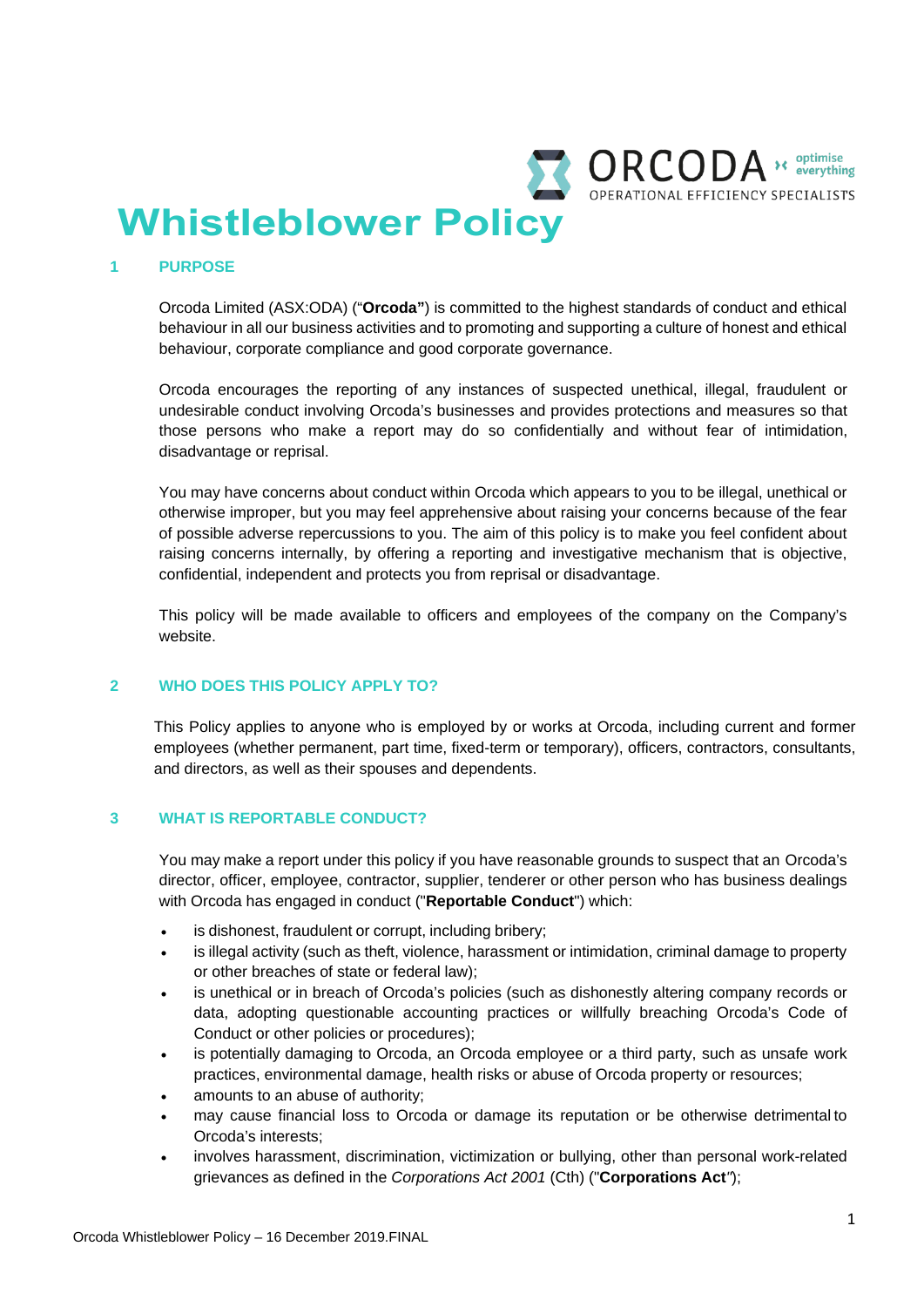- Commonwealth offences punishable by imprisonment of 12 months or more; or
- involves any other kind of misconduct or an improper state of affairs or circumstances.

**Annexure A** describes special protections for whistleblowers who disclose information concerning misconduct or an improper state of affairs or circumstances in relation to Orcoda or a related body corporate under the Corporations Act.

**Annexure B** describes special protections for tax whistleblowers.

## **4 WHO CAN I MAKE A REPORT TO?**

Orcoda has several channels for making a report if you become aware of any issue orbehaviour which you consider to be Reportable Conduct:

For the purposes of this policy to ensure appropriate escalation and timely investigation, we request that reports are made to any one of our Whistleblower Protection Officer, listed below:

Orcoda's Non-Executive Chairman Nicholas Johansen

Email: njohansen@orcoda.com

Orcoda's Managing Director Geoff Jamieson Geoff Jamieson

Email: gjamieson@orcoda.com

Reports to be marked to the attention of the Whistleblower Protection Officer.

You may also raise the matter with an "officer" or "senior manager" of the Company. This includes a director, or a senior manager in the company who makes, or participates in making, decisions that affect the whole, or a substantial part, of the business of the company, or who has the capacity to affect significantly the company's financial standing. This may include an executive general manager or general manager.

Report may also be made to the following external people or bodies:

- a) Orcoda external auditors;
- b) ASIC;
- c) A lawyer ((to obtain advice or representation about the Corporations Act); or
- d) a relevantly prescribed Commonwealth authority. (No such Commonwealth authority has been prescribed as at the date of this Policy.)

Report may be made anonymously, or you may disclose your identity.

# **5 ORCODA'S INVESTIGATION OF REPORTABLE CONDUCT**

Orcoda will investigate all matters reported under this policy as soon as practicable after the matter has been reported. A Whistleblower Protection Officer may, with your consent, appoint a person to assist in the investigation of a report. Where appropriate, Orcoda will provide feedback to you regarding the investigation's progress and/or outcome (subject to considerations of the privacy of those against whom allegations are made).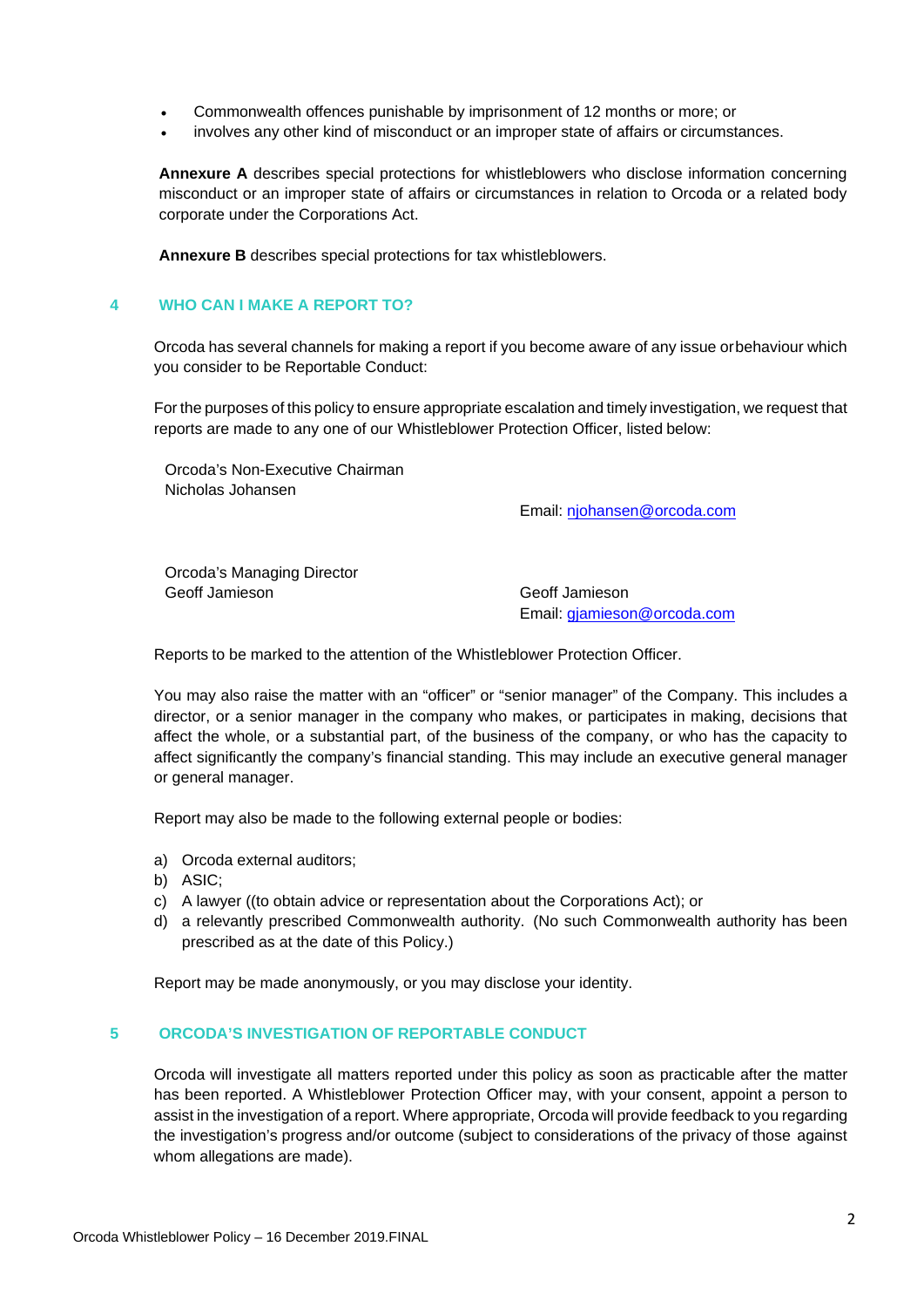The investigation will be conducted in an objective and fair manner, and otherwise as is reasonable and appropriate having regard to the nature of the Reportable Conduct and the circumstances.

While the particular investigation process and enquiries adopted will be determined by the nature and substance of the report, in general, as soon as practicable upon receipt of the report, if the report is not anonymous, a Whistleblower Protection Officer or investigator will contact you to discuss the investigation process including who may be contacted and such other matters as are relevant to the investigation.

Where a report is submitted anonymously, Orcoda will conduct the investigation and its enquiries based on the information provided to it.

# **6 PROTECTION OF WHISTLEBLOWERS**

Orcoda is committed to ensuring confidentiality in respect of all matters raised under this policy, and that those who make a report are treated fairly and do not suffer detriment.

*(a) Protection against detrimental conduct*

Detrimental treatment includes dismissal, demotion, harassment, discrimination, disciplinary action, bias, threats or other unfavourable treatment connected with making a report.

If you are subjected to detrimental treatment as a result of making a report under this policy, you should:

- Inform a Whistleblower Protection Officer, officer or senior manager within your relevant division/business unit immediately under the divisional whistleblower policy; or
- raise it in accordance with paragraph 3 of this policy.

If you suffer any undue loss connected with making a report under this policy, Orcoda shall after making appropriate enquiries/ investigations, compensate you or provide other appropriate remedy.

*(b) Protection of your identity and confidentiality*

Subject to compliance with legal requirements, upon receiving a report under this policy, Orcoda will only share your identity as a whistleblower or information likely to reveal your identity if:

- you consent;
- the concern is reported to the Australian Securities and Investments Commission ("**ASIC**"), the Australian Prudential Regulation Authority ("**APRA**"), the Tax Commissioner or the Australian Federal Police ("**AFP**"); or
- the concern is raised with a lawyer for the purpose of obtaining legal advice or representation.

If Orcoda needs to investigate a report, it may disclose information that could lead to your identification, but it will take reasonable steps to reduce this risk.

Any disclosures of your identity or information likely to reveal your identity will be made on a strictly confidential basis.

### *(c) Protection of files and records*

All files and records created from an investigation will be retained securely.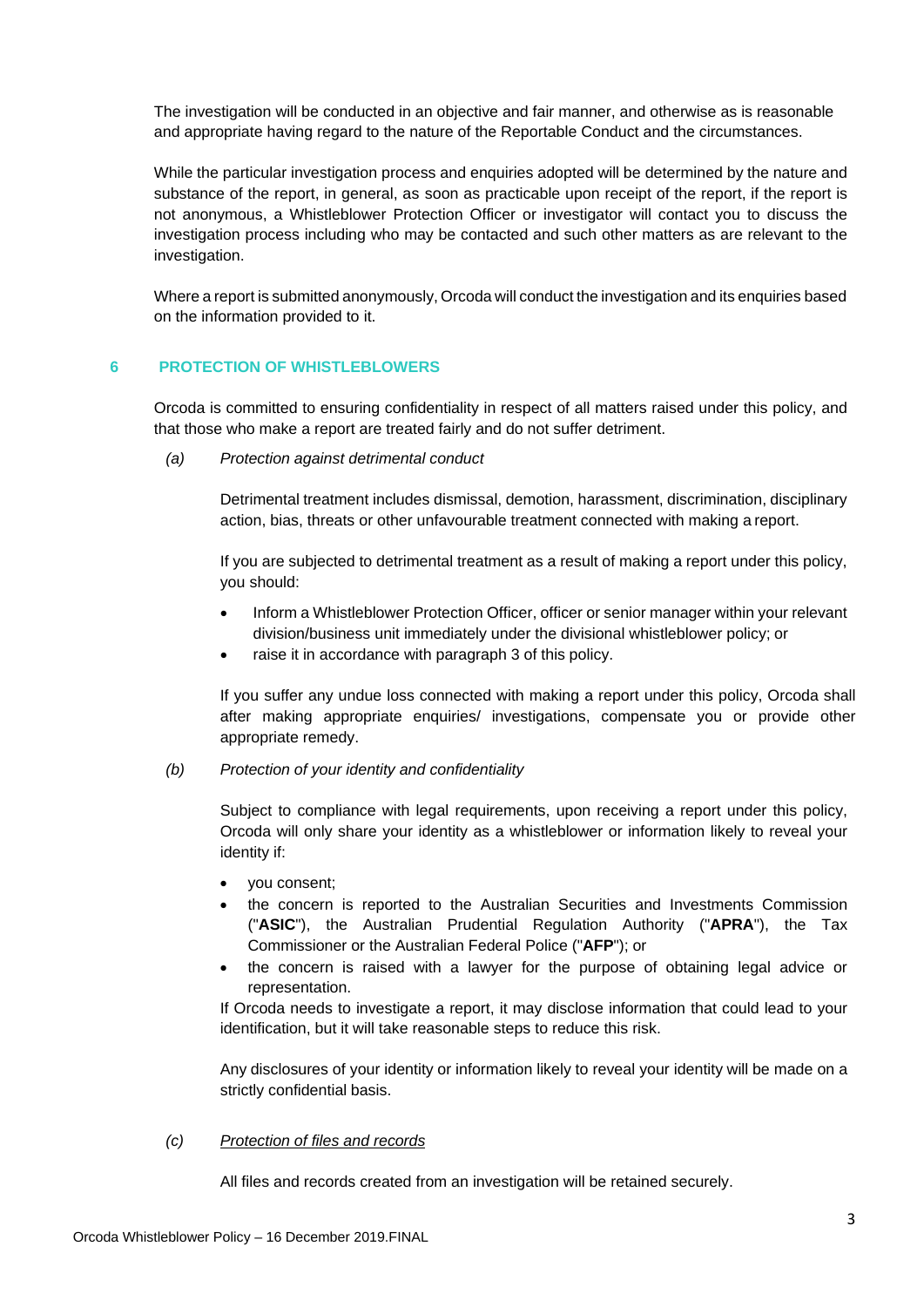Unauthorized release of information to someone not involved in the investigation (other than senior managers or directors who need to know to take appropriate action, or for corporate governance purposes) without your consent as a whistleblower will be a breach of this policy.

*(d)* Orcoda will safeguard your interest, having regard to this policy, the Australian Standard on Whistleblower protection Programs, and any other applicable policies and laws

Whistleblowers are assured that a release of information in breach of this policy will be regarded as a serious matter and will be dealt with under Orcoda's disciplinary procedures.

The Corporations Act gives special protection to disclosures about breaches of that Act, provided certain conditions are met – refer to **Annexure A** for further details.

The *Taxation Administration Act 1953 (Cth)* ("**Taxation Administration Act**") also gives special protection to disclosures about breaches of any Australian tax law, provided certain conditions are met – refer to **Annexure B** for further details.

## **7 DUTIES OF EMPLOYEES IN RELATION TO REPORTABLE CONDUCT**

It is expected that employees of Orcoda who become aware of actual or suspect on reasonable grounds, potential cases of Reportable Conduct will make a report under this policy or under other applicable policies.

## **8 GROUP REPORTING PROCEDURES**

Whistleblower Protection Officer will report to the board on the number and type of whistleblower incident reports.

These reports will be made on a 'no names' basis, maintaining the confidentiality of matters raised under this policy.

The Audit and Risk Committee will receive copies of all whistleblower reports from Whistleblower Protection Officer. In addition, serious and/or material Reportable Conduct will be considered by the Whistleblower Protection Officer for immediate referral to the Chairman of the Audit and Risk Committee.

## **9 FALSE REPORTING**

A false report of a Reportable Matter could have significant effects on Orcoda's reputation and the reputations of officers and other staff members and could also cause considerable waste of time and effort. Any deliberately false reporting of a Reportable Conduct, whether under this Policy or otherwise, will be treated as a serious disciplinary matter.

#### **10 QUESTIONS**

Any questions about this Policy should be directed to the Whistleblower Protection Officer.

## **11 AMENDMENT OF THIS POLICY**

This policy cannot be amended without approval of the Orcoda Group Limited Board. It will be reviewed from time to time to ensure that it remains effective and meets best practice standards and the needs of Orcoda.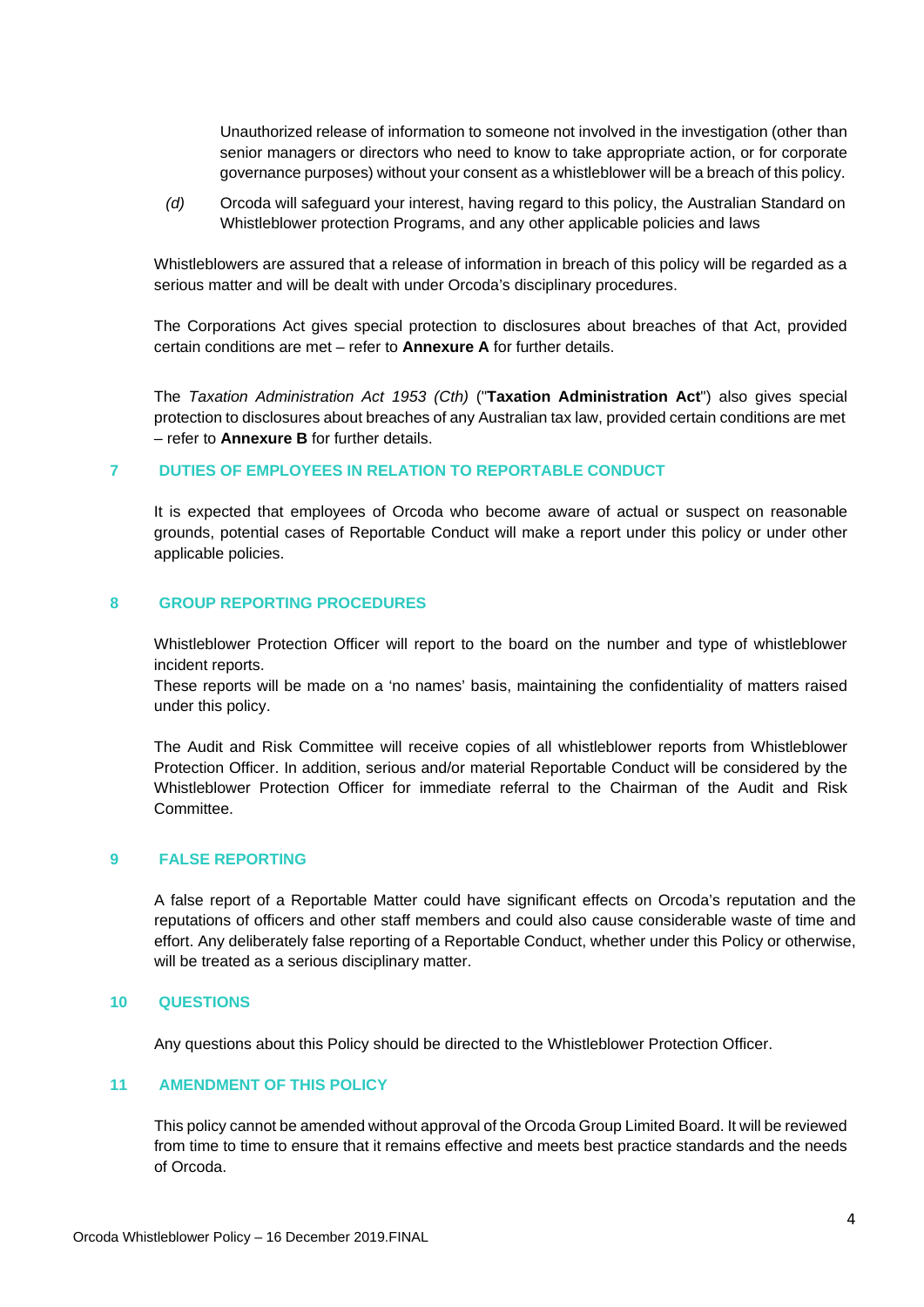# **Annexure A – Special protections under the Corporations Act[1](#page-4-0)**

The Corporations Act gives special protection to disclosures about any misconduct or improper state of affairs relating to Orcoda if the following conditions are satisfied:

- 1 The whistleblower is or has been:
	- a. an officer or employee of an Orcoda Group company;
	- b. an individual who supplies goods or services to an Orcoda Group company or an employee of a person who supplies goods or services to an Orcoda Group company;
	- c. an individual who is an associate of an Orcoda Group company; or
	- d. a relative, dependent or dependent of the spouse of any individual referred to at (a) to (c) above.
- 2 The report is made to:
	- a. a Whistleblower Protection Officer;
	- b. an officer or senior manager of an Orcoda Group company concerned;
	- c. Orcoda's' external auditor (or a member of that audit team);
	- d. an actuary of an Orcoda's Group company;
	- e. ASIC;
	- f. APRA; or
	- g. a legal practitioner for the purpose of obtaining legal advice or legal representation in relation to the operation of the whistleblower provisions in the Corporations Act.
- 3 The whistleblower has reasonable grounds to suspect that the information being disclosed concerns misconduct, or an improper state of affairs or circumstances in relation to the Orcoda Group. This may include a breach of legislation including the Corporations Act, an offence against the Commonwealth punishable by imprisonment for 12 months or more or conduct that represents a danger to the public or financial system.

Examples of conduct which may amount to a breach of the Corporations Act include: insider trading, insolvent trading, breach of the continuous disclosure rules, failure to keep accurate financial records, falsification of accounts, failure of a director or other officer of the Group to act with the care and diligence that a reasonable person would exercise, or to act in good faith in the best interests of the corporation or failure of a director to give notice of any material personal interest in a matter relating to the affairs of the company.

The protections given by the Corporations Act when these conditions are met are:

- 1 the whistleblower is immune from any civil, criminal or administrative legal action (including disciplinary action) for making the disclosure;
- 2 no contractual or other remedies may be enforced, and no contractual or other right may be exercised, against the whistleblower for making the report;
- 3 in some circumstances, the reported information is not admissible against the whistleblower in criminal proceedings or in proceedings for the imposition of a penalty;[2](#page-4-1)

<span id="page-4-0"></span> <sup>1</sup> See Part 9.4AAA of the *Corporations Act 2001 (Cth).*

<span id="page-4-1"></span><sup>&</sup>lt;sup>2</sup> Such as where the disclosure has been made to ASIC or APRA, or where the disclosure qualifies as a public interest or emergency disclosure.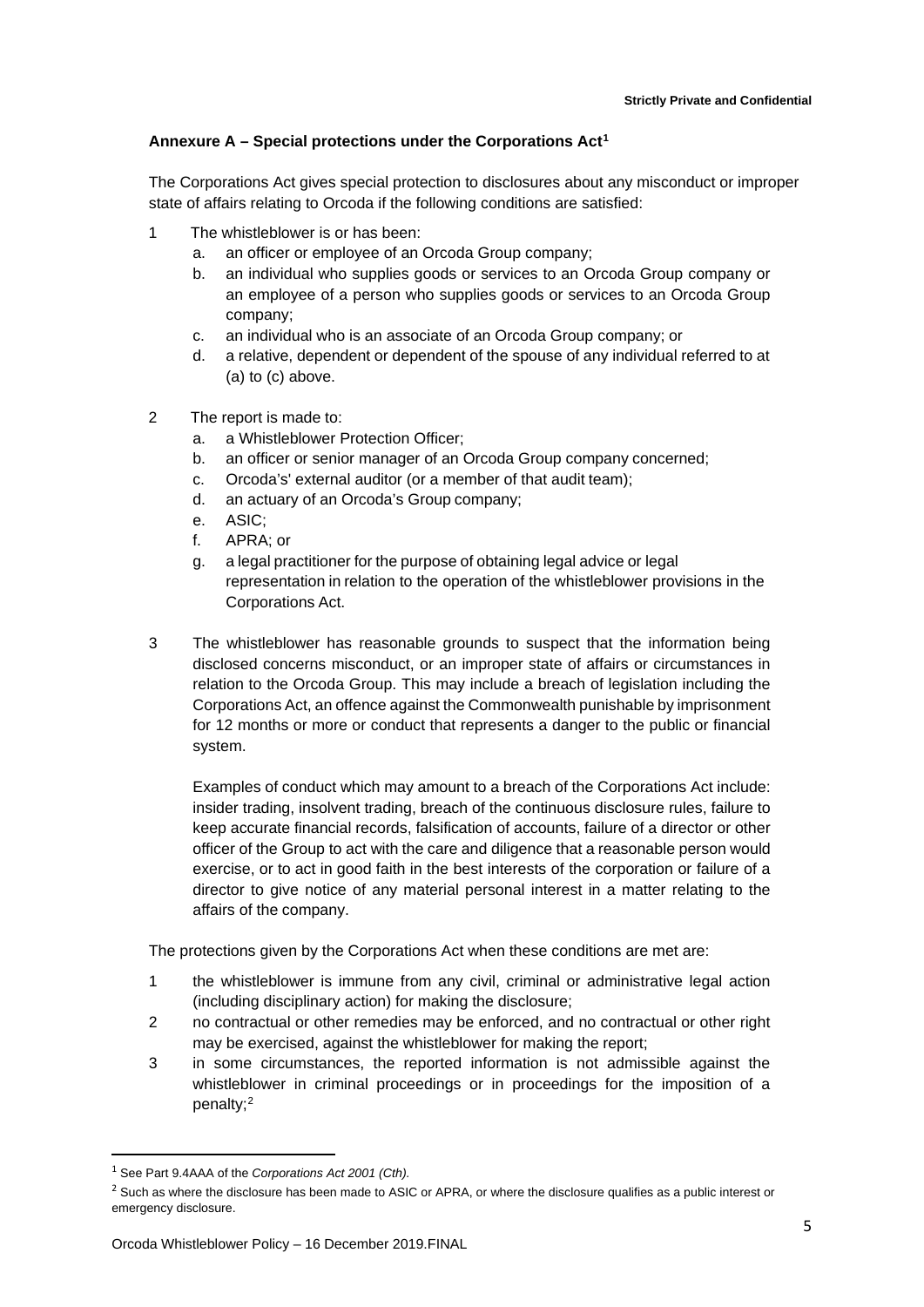#### **Strictly Private and Confidential**

- 4 anyone who causes or threatens to cause detriment to a whistleblower or another person in the belief or suspicion that a report has been made, or may have been made, proposes to or could be made, may be guilty of an offence and may be liable for damages;
- 5 a whistleblower's identity cannot be disclosed to a Court or tribunal except where considered necessary; and
- 6 the person receiving the report commits an offence if they disclose the substance of the report or the whistleblower's identity, without the whistleblower's consent, to anyone except ASIC, APRA, the AFP or a lawyer for the purpose of obtaining legal advice or representation in relation to the report.

# **Confidentiality**

If a report is made, the identity of the discloser must be kept confidential unless one of the following exceptions applies:

- a. the discloser consents to the disclosure of their identity;
- b. disclosure of details that might reveal the discloser's identity is reasonably necessary for the effective investigation of the matter;
- c. the concern is reported to ASIC, APRA, or the AFP; or
- d. the concern is raised with a lawyer for the purpose of obtaining legal advice or representation.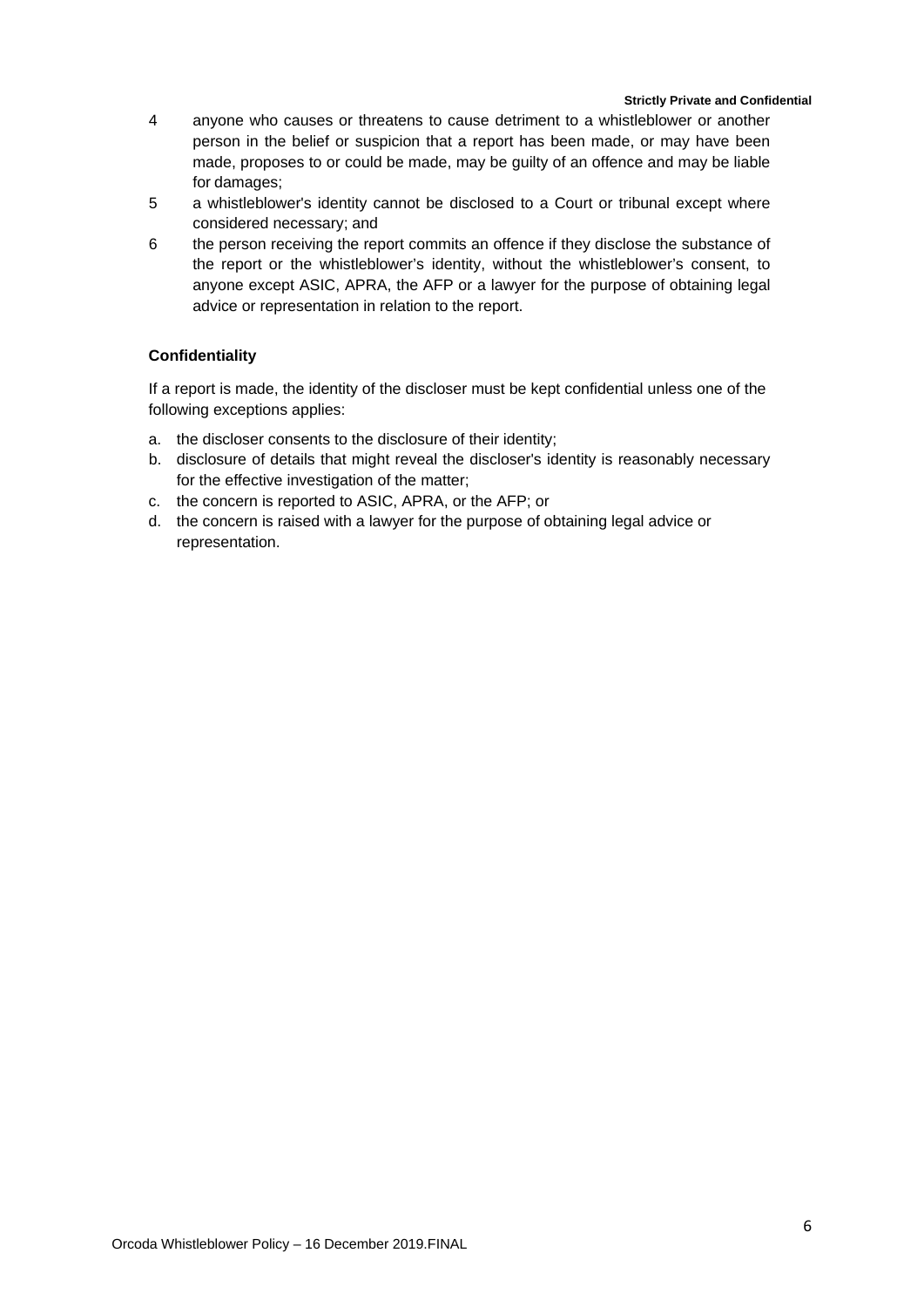# **Annexure B – Special Protections under the Taxation Administration Act**

The Taxation Administration Act gives special protection to disclosures about a breach of any Australian tax law by Orcoda or misconduct in relation to Orcoda Group's tax affairs if the following conditions are satisfied:

- 1. the whistleblower is or has been:
	- a. an officer or employee of an Orcoda Group Company;
	- b. an individual who supplies goods or services to an Orcoda Group Company or an employee of a person who supplies goods or services to an Orcoda Group company;
	- c. an individual who is an associate of an Orcoda Group company; and
	- d. a spouse, child, dependent or dependent of the spouse of any individual referred to at (a) to (c) above.
- 2. the report is made to:
	- a. a Whistleblower Protection Officer;
	- b. a director, secretary or senior manager of an Orcoda Group Company concerned;
	- c. any Orcoda Group Company external auditor (or a member of that audit team);
	- d. a registered tax agent or BAS agent who provides tax or BAS services to an Orcoda Group company;
	- e. any other employee or officer of Orcoda who has functions or duties relating to tax affairs of the company (e.g. an internal accountant) ("**Orcoda recipients**");
	- f. the Commissioner of Taxation; or
	- g. a lawyer for the purpose of obtaining legal advice or representation in relation to a report; and
- 3. if the report is made to an Orcoda recipient, the whistleblower:
	- a. has reasonable grounds to suspect that the information indicates misconduct, or an improper state of affairs or circumstances, in relation to the tax affairs of an Orcoda Group Company or an associate of that company; and
	- b. considers that the information may assist the Orcoda recipient to perform functions or duties in relation to the tax affairs of an Orcoda Group Company or an associate of the company; and
- 4. if the report is made to the Commissioner of Taxation, the whistleblower considers that the information may assist the Orcoda recipient to perform functions or duties in relation to the tax affairs of an Orcoda Group Company or an associate of the company.

The protections given by the Taxation Administration Act when these conditions are met are:

- 1. the whistleblower is immune from any civil, criminal or administrative legal action (including disciplinary action) for making the disclosure;
- 2. no contractual or other remedies may be enforced, and no contractual or other right may be exercised, against the whistleblower for making the report;
- 3. where the disclosure was made to the Commissioner of Taxation, the reported information is not admissible against the whistleblower in criminal proceedings or in proceedings for the imposition of a penalty, except where the proceedings are concerned with whether the information is false;
- 4. unless the whistleblower has acted unreasonably, a whistleblower cannot be ordered to pay costs in any legal proceedings in relation to a report;
- 5. anyone who causes or threatens to cause detriment to a whistleblower or another person in the belief or suspicion that a report has been made, or may have been made, proposes to or could be made, may be guilty of an offence and liable to pay damages;
- 6. a whistleblower's identity cannot be disclosed to a Court or tribunal except where considered necessary;